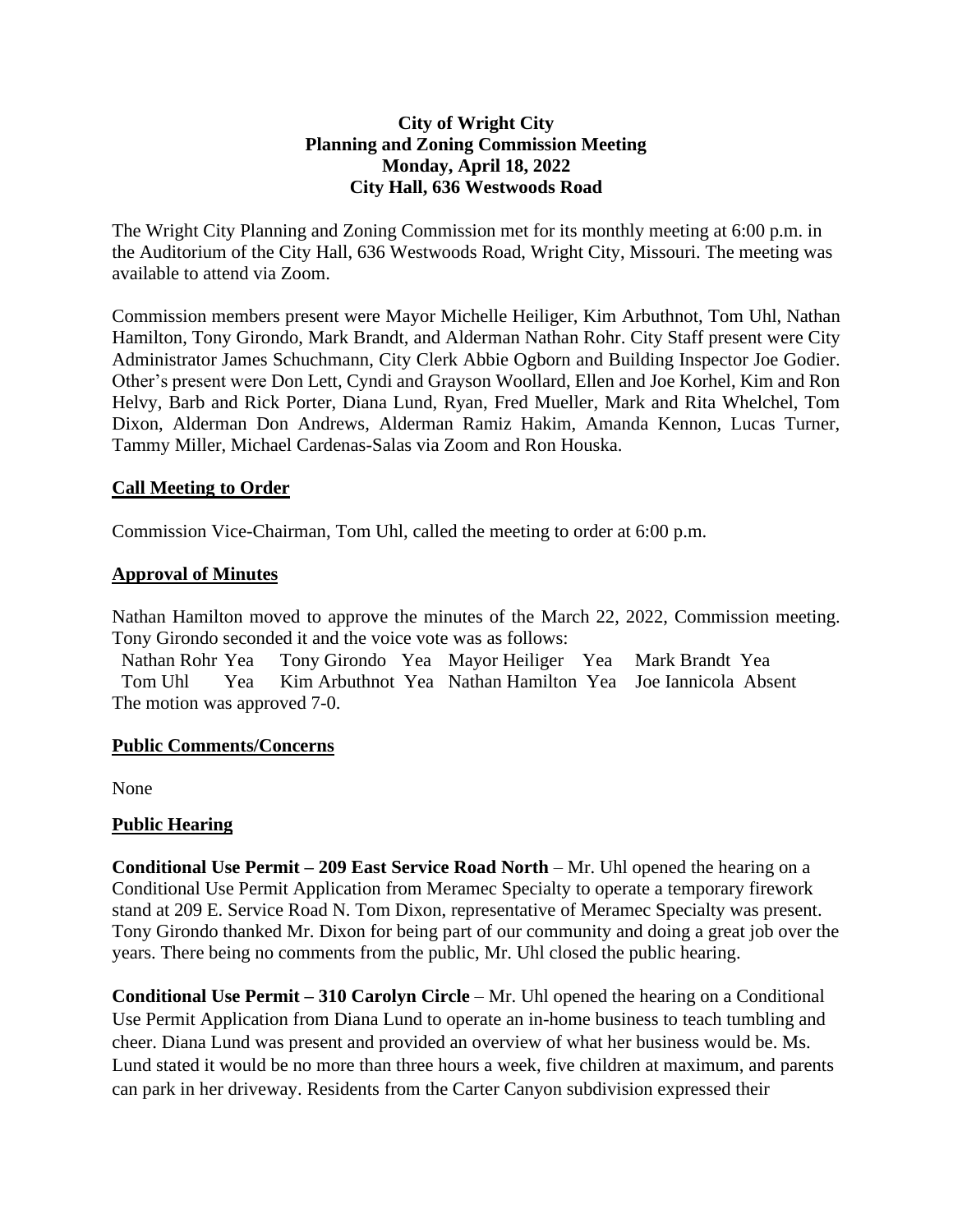concerns with parking and street accessibility. Mark Whelchel presented the HOA rules and regulations that states that no lot should be used for a business. Mr. Uhl read a letter from The Korhel's that was emailed to City Clerk Abbie Ogborn on April 18, 2022. There being no other comments, Mr. Uhl closed the public hearing.

**C-5 District expansion** – Mr. Uhl opened the hearing on expanding the C-5 district. Mr. Schuchmann explained that the expansion would incorporate a section of residential housing that is currently in the C-4 district. Fred Mueller asked why the city wants to change the zoning. It was stated that by re-zoning the property to C-5, it gives the property owners options if a natural disaster were to destroy their home. There being no other comments, Mr. Uhl closed the public hearing.

**Zone 55 acres – Highway F** – Mr. Uhl opened the hearing on zoning 55 acres located on Highway F, south of Peruque Creek to SR-4 Single Family Residential. Kurtis Daniels with Cochran Engineering was present on behalf of Houston Homes and presented a pre-liminary site plan showing the layout of the subdivision, two entrances onto Highway F and common ground for an HOA to develop if they choose. Mr. Girondo asked why the developer wanted to come into the city limits. Mr. Daniels stated to be part of the community and receive police presence. Amanda Kennon is concerned with the increase in traffic over the bridge, stormwater onto her property and cars speeding into town. Mr. Daniels addressed the stormwater and that he must meet flood plain management requirements and no additional water would come onto her property. Mayor Heiliger stated that MODOT would be responsible for repairing the bridge and changing the speed limit of Highway F. A gentleman in the crowd asked if the stormwater calculations could be made available to the public. Mr. Schuchmann advised the gentleman to fill out a sunshine request. There being no other comments, Mr. Uhl closed the public hearing.

## **Old Business/Recommendations to the Board of Aldermen**

**Houska Development** – Ron Houska has purchased 415 South First Street East and would like to move his grading, seeding, and soding business to this location. Mr. Houska is proposing to build two new buildings and an expansion of an existing building on site. Mr. Houska stated he is in the process of getting engineered drawings and bids. Mr. Schuchmann stated architectural plans and engineered site plan will be required for permitting. Mr. Houska will follow up with Mr. Schuchmann on what he needs to do.

## **New Business/Recommendations to the Board of Aldermen**

**Conditional Use Permit – 209 East Service Road North –** Tony Girondo moved to approve the Conditional Use Permit application as presented. Nathan Rohr seconded it and the voice vote was as follows:

 Nathan RohrYea Tony Girondo Yea Mayor Heiliger Yea Mark Brandt Yea Tom Uhl Yea Kim Arbuthnot Yea Nathan Hamilton Yea Joe Iannicola Absent The motion was approved 7-0.